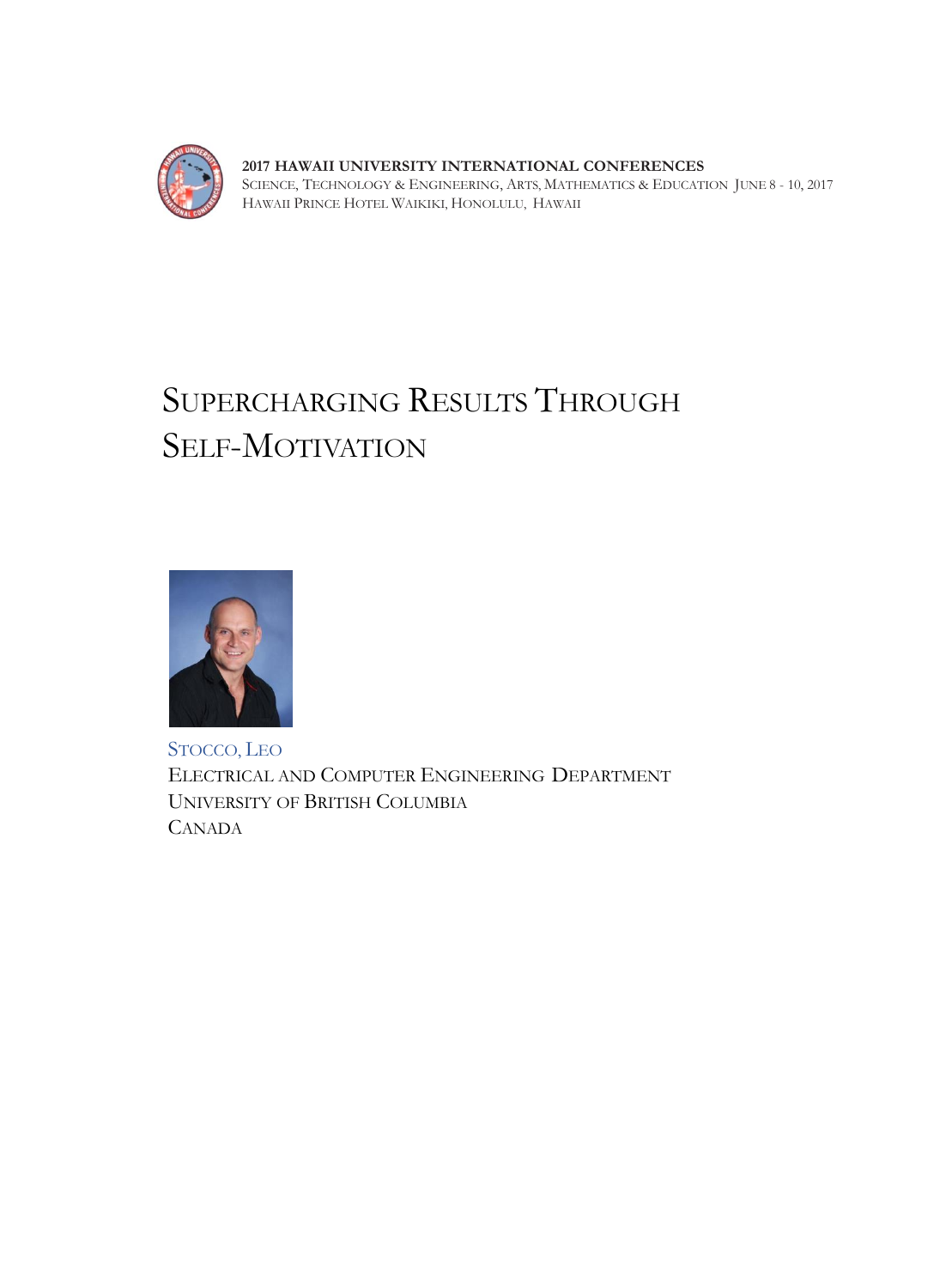Dr. Leo Stocco Electrical & Computer Engineering Department University of British Columbia Canada

# **Supercharging Results Through Self-Motivation**

# **Synopsis**:

Various techniques for improving students' accomplishments through self-motivation are presented. These techniques are demonstrated in a 3rd year Electrical Engineering Design Studio course. An end-of-course survey and a comparison to a prior iteration of the same course demonstrate the effectiveness of the proposed techniques.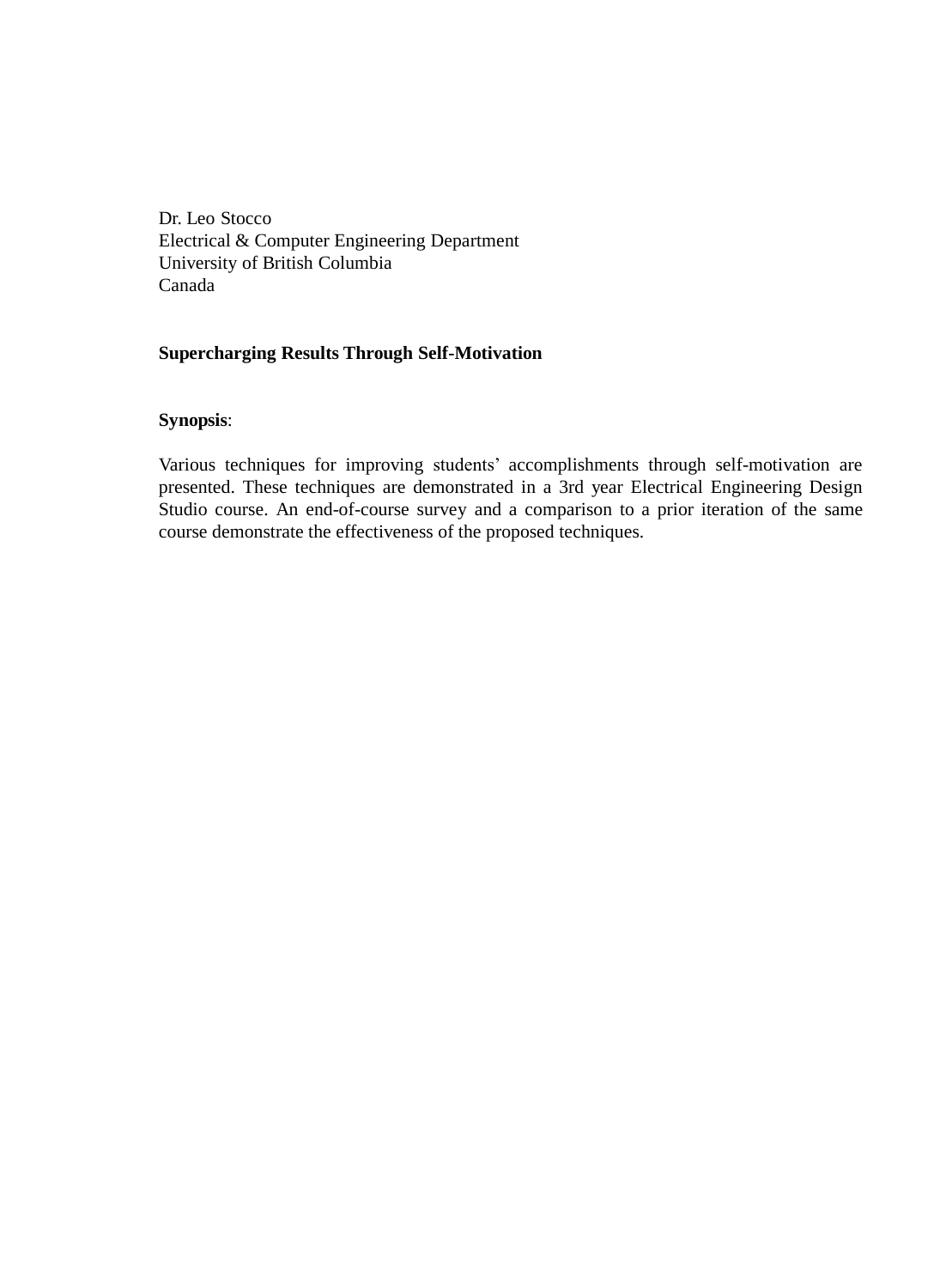# **SUPERCHARGING RESULTS THROUGH SELF-MOTIVATION**

**Leo Stocco**, PhD, PEng Dept. of Electrical & Computer Engineering University of British Columbia Vancouver, British Columbia, Canada

#### **ABSTRACT**

The 3rd year Electrical Engineering Design Studio (EEDS) course is a project-based learning (PBL) course that gives students hands-on experience with putting engineering principles into practice. It is found that learning outcomes are improved by enhancing student motivation using a number of diverse techniques. Improved student outcomes are shown both anecdotally and measurably.

# **NOMENCLATURE**

| <b>CNC</b>  | computer numeric controlled                 |
|-------------|---------------------------------------------|
| <b>DOF</b>  | degrees-of-freedom                          |
| EC          | electronically commutated                   |
| <b>ECE</b>  | Electrical & Computer Engineering           |
| <b>EEDS</b> | <b>Electrical Engineering Design Studio</b> |
| <b>FDM</b>  | fused deposition modeling                   |
| IС          | integrated circuit                          |
| <b>LCR</b>  | inductance / capacitance / resistance       |
| <b>MEMS</b> | micro-electro-mechanical systems            |
| <b>OTS</b>  | off-the-shelf                               |
| <b>PBL</b>  | project-based learning                      |
| <b>PCB</b>  | printed circuit board                       |
| <b>PID</b>  | proportional, integral, derivative          |
| <b>RCG</b>  | requirements, constraints and goals         |
| SLA         | stereo lithography                          |
| TA          | teaching assistant                          |
|             |                                             |

#### **INTRODUCTION**

It is widely accepted that student performance depends as much on effort as it does on ability. According to Thomas Edison, "Genius is one percent inspiration, ninety nine percent perspiration". It follows that effective motivation can unlock a significant portion of a student's potential.

One techniques that is fast becoming a mainstay of modern engineering eduction is Project-Based-Learning (PBL) [1][2]. PBL is a departure from conventional lecture-based instruction [3] that involves the practical application of knowledge and skills to an open-ended task. It is often performed in teams and includes a substantial hands-on component that is absent from conventional assignments and examinations.

This work is motivated by the hypothesis that student outcomes in a 3rd year PBL Electrical Engineering Design Studio (EEDS) course may be improved increasing selfmotivation using a variety of techniques that include project definition, student empowerment, timely instruction and project evaluation.

# **BACKGROUND**

EEDS is a required 3rd year course in the Electrical Engineering program at the University of British Columbia. The course takes place in the Spring term (January - April) and runs for 14 weeks, including a 1 week Spring break. It includes 2 lecture hours and 6 lab hours per week. The Spring 2015 course had a total of 154 students while the Spring 2016 course had a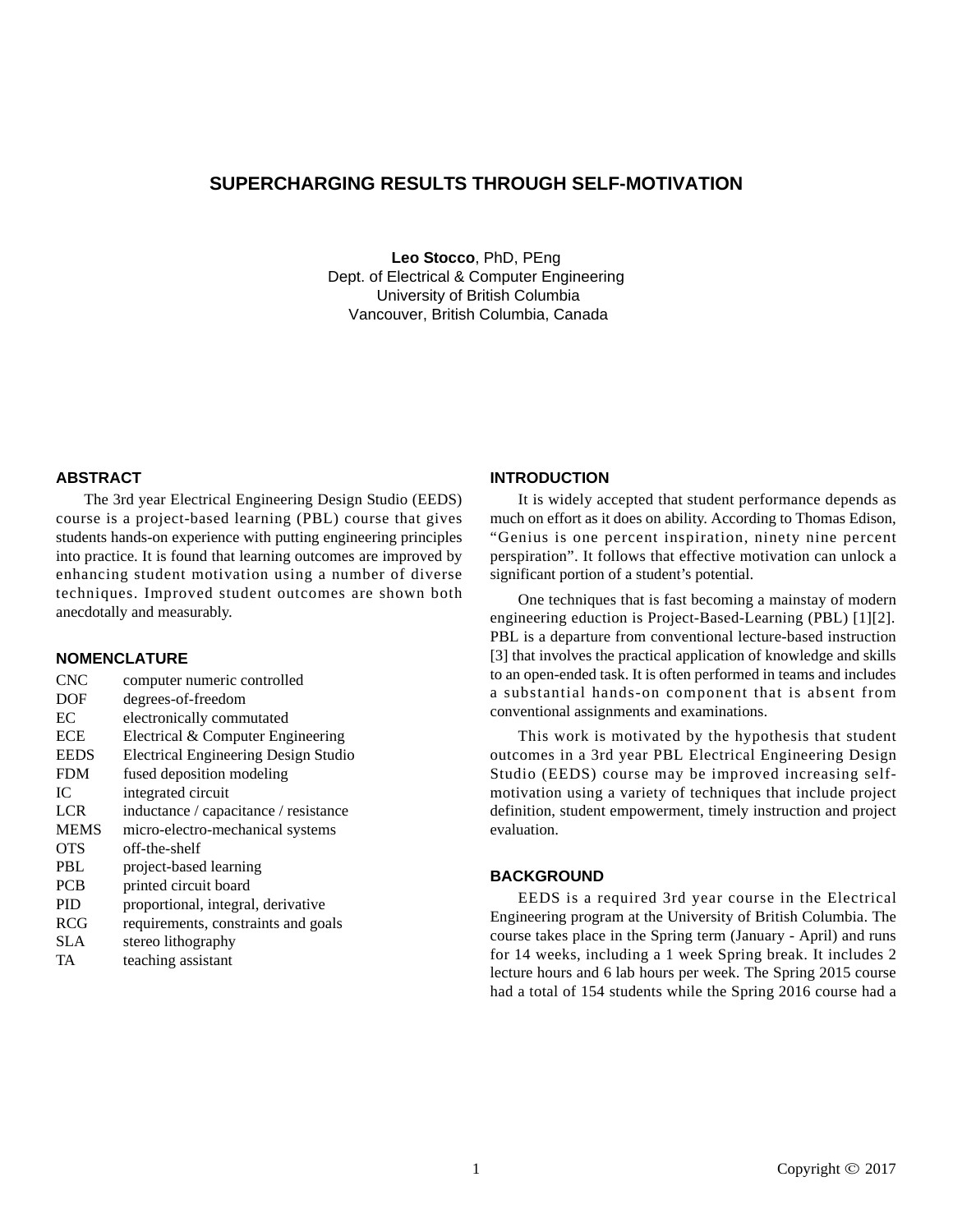total of 122 students. Students work in teams of 4 and the course accounts for 6 of 15-18 credits in the standard term. Lectures focus on prototyping skills with some technical content to fill any gaps in the 3rd year curriculum.

In Spring 2015, the project was a 2-DOF robot arm driven by a PID controller, a mechanically commutated DC motor and a position sensor. In Spring 2016, the project was a 2-DOF helicopter driven by a PID controller, an electronically commutated DC motor and a velocity sensor. A conceptual drawing of the 2016 project is shown in Fig. 1. The task was to perform a take-off, *180°* rotation, and landing.



**Fig. 1**: Spring 2016 design project: 2-DOF Helicopter

The mechanical prototyping capabilities available to ECE students include a supervised machine shop and 3D printing lab. The supervised shop has drill presses, sanders, band saws, shears, brakes, powder-coating, spot welding, bench vices, punches, sand blasting and other equipment. The 3D printing lab has 7 FDM printers and 3 SLA printers. More complex parts may also be produced by a machinist using a CNC mill / lathe, a waterjet cutter and a wood shop.

Electrical prototyping is done in a semi-supervised electronics lab that provides 24/7 access to power supplies, signal generators, multi-meters, oscilloscopes, soldering stations, an LCR meter, a precision scale and a laser tachometer. PCB production is outsourced to a local manufacturing facility.

The available software tools include SolidWorks<sup>TM</sup> for solid modeling and simulation, Altium Designer<sup>TM</sup> for circuit design, simulation and PCB development, and Matlab<sup>TM</sup> / Simulink<sup>TM</sup> for modeling and simulating dynamic and control systems.

# **PROJECT DEFINITION**

A common practice in PBL courses is for students to define their own project. It is argued that this allows students to select a topic they are passionate about but this practice comes at a price. Students routinely define projects which are:

- Perceived to be easily achievable
- Ill-defined

Vygotsky [5] showed that children learn best when assigned a task that they cannot complete unless provided with help. This particular subset of tasks was termed the "Zone of Proximal Development". The same holds true for university students who are well equipped to fill gaps in their own knowledge through readings, collaborations with colleagues, and personal or in-class conversations with professors. A sufficiently challenging task initiates these activities and leads to a much richer learning experience than the mere execution of an easier task.

When progress is made on a task that is initially perceived as un-doable, a sense of satisfaction is experienced which leaves the subject wanting more, motivating continued or even accelerated effort. Each new accomplishment leaves the student feeling more greatly invested and less willing to accept an unsuccessful conclusion. Although there are exceptions, even strong students are inclined to select conservative projects to minimize the chance of failure and the associated impact on other courses they are taking. These projects that may be completed without help, lie outside the zone of proximal development and do not enjoy the same motivational benefits.

Adequately defining a project is a task that takes years of experience to master. Student defined projects are often vague and overly open-ended. They may require materials that are dangerous, unavailable or beyond budgetary constraints. They may have serious legal, safety or policy implications. They may be difficult to separate into defined tasks and are unlikely to encompass all of the necessary teaching elements.

Electrical Engineering is a very broad area and EEDS is expected to incorporate the diverse range of technical skills that are taught in 3rd year, which includes the following:

- Circuit analysis and design
- Electro-magnetics
- Electrical devices
- Control theory
- Machines and power systems
- Embedded systems
- Real-time programming

EEDS should also incorporate the following practical skills:

- Circuit design & simulation
- System modeling  $&$  simulation
- Physical parts & assembly design
- 3D printing
- Water-jet cutting
- PCB layout
- Soldering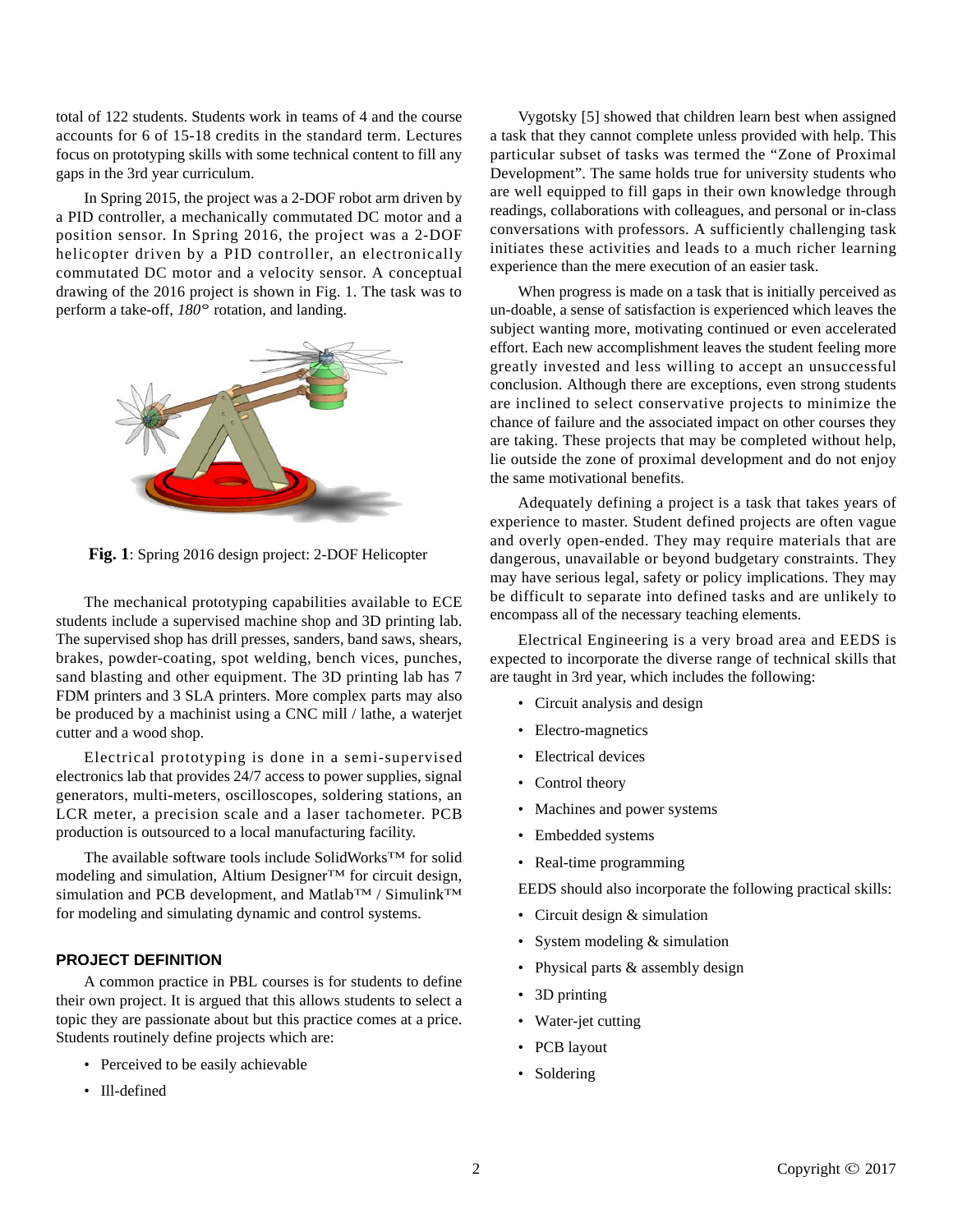Identifying a project that incorporates all of these elements is well beyond the scope of any student enrolled in the course. Instead, the project is defined by the instructor who also ensures the following:

- the project is somewhat familiar due to the students' theoretical knowledge but relates to a system they have little experience with
- the project is initially perceived to be overly enthusiastic and somewhat unrealistic given the associated time and experience constraints
- the project is not possible to complete single-handedly and requires the combined and coordinated effort of a team
- the project has clearly defined milestones, requirements and constraints
- the project does not require any unavailable or dangerous products or facilities
- any associated dangers are mitigated by safety precautions that are prepared ahead of time and strictly enforced
- the project is easily separated into sub-tasks

#### **STUDENT EMPOWERMENT**

Even a well defined project does not motivate unless students feels personally responsible for its success. This is accomplished by putting maximum decision making power into the hands of students.

#### *Design Constraints*

Design studio courses often have artificial design constraints such as components or software products that are declared offlimits. This is as common in academia as it is uncommon in industry where anything that makes a job easier is welcome. The industrial philosophy is adopted here.

A sufficiently challenging project eliminates the need for any such constraints and places the onus onto students to decide how best to solve the problem. The variety of potential solutions is expanded and a sense of ownership is felt by students for their particular solution. The project feels less like an academic exercise and more like a practical, real-life project.

#### *Fiscal Constraints*

In spring 2015, students were provided with separate budgets for 3D printed parts, PCBs, electronics and mechanical components and were not charged for waterjet parts. The following behaviour was noted.

- Costly SLA printing was used to produce large and/or simple parts due to the availability of an SLA budget but not because of a need for high resolution or accuracy.
- Waterjet parts were ordered with little discretion.

• Spare components were stockpiled near end of term when there was available budget to be used up.

The wasteful use of resources resulted in backlogs and empty parts bins which impacted other groups and programs which all share departmental resources. In 2016, 2 FDM 3D printers were reserved for large print jobs, 5 were provided during lab hours free of charge, and an integrated budget of *\$1,000* was provided to each team. This had the following sideeffects.

- Wasteful orders in all categories dropped noticeably.
- SLA and waterjet parts requests dropped to a small fraction of 2015 levels.
- Parts were specifically designed to fit the time constraints of the free FDM printing resource.
- No-cost, rough, hand-machined proof-of-concept parts were more common.

The total jobs submitted by each team were tracked for each prototyping service and are tabulated in Table 1.

|  |  |  |  | Tab. 1: Total number of jobs submitted |
|--|--|--|--|----------------------------------------|
|--|--|--|--|----------------------------------------|

|            | Min | <b>Max</b> | Mode | Mean |
|------------|-----|------------|------|------|
| Waterjet   |     |            |      | 3.3  |
| <b>FDM</b> |     | 14         |      | 2.7  |
| FDM(self)  | n/a | n/a        | n/a  | 17.4 |
| <b>SLA</b> |     |            |      | 0.4  |

Students were surveyed to identify the prototyping activities that were avoided as a result of budgetary constraints. The number of used (a) and avoided (b) prototyping services is shown in Fig. 2. Not surprisingly, the most avoided service, SLA 3D printing, was also the most costly service.



**Fig. 2**: Used (a) and avoided (b) prototyping services

The most heavily used services were free 3D printing, waterjet cutting, billed FDM printing, and SLA 3D printing, in that order. A student survey revealed that *242* out of a total of *539* parts (45%) were specifically designed to fit within the free 3 hour, FDM time window. Waterjet material was not billed and in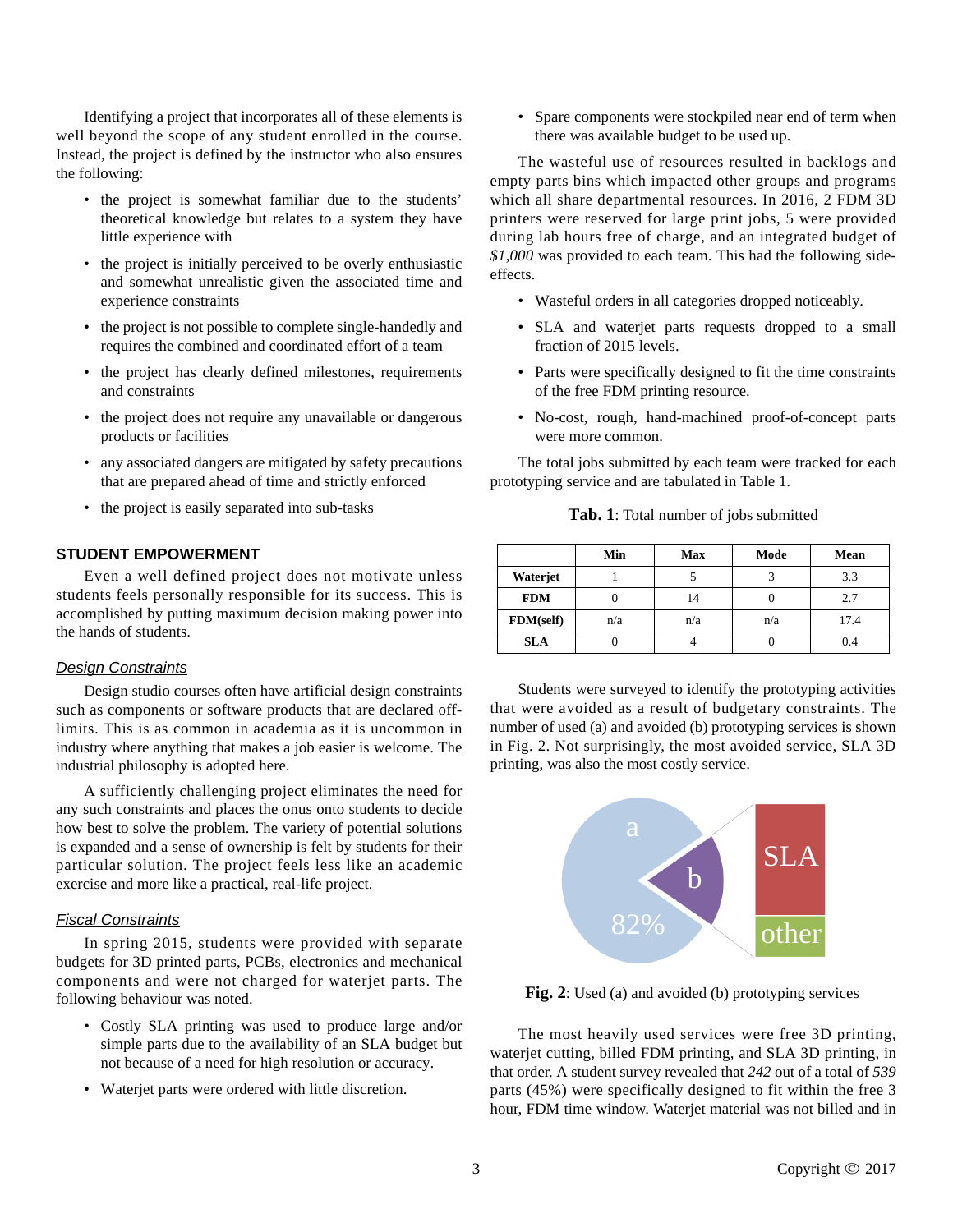one example, expensive acrylic was used as a platform, strictly for aesthetic appeal when plywood would have sufficed. This is an opportunity for future improvement.

## **TIMELY INSTRUCTION**

The improved outcomes proposed by Vygotsky [5] requires that students receive the help they need when taking on a task from the zone of proximal development. If that assistance is absent, either little progress or low quality progress results. This was observed in EEDS 2015 when the need to perform a task preceded the lecture that was scheduled to introduce it. Table 2 identifies each topic and when it was delivered in 2015 and 2016.

|  |  |  |  |  |  |  | Tab. 2: Spring 2015 & 2016 lecture schedule |
|--|--|--|--|--|--|--|---------------------------------------------|
|--|--|--|--|--|--|--|---------------------------------------------|

|   | <b>Topic</b>                   | 2015           | 2016           |
|---|--------------------------------|----------------|----------------|
|   | Overhead: Course info          | 1              | 1a             |
| A | Design & RCGs                  | 1              | 1a             |
| B | How to get started             | $\overline{c}$ | 1 <sub>b</sub> |
| C | 3D printing & waterjet         | 3              | 2a             |
| D | SolidWorks I: Solid & Sheet    | $\overline{4}$ | 2 <sub>b</sub> |
| E | <b>Electrical Prototyping</b>  | 5              | 3a             |
| F | Altium I: Circuit Design & Sim | 6              | 3 <sub>b</sub> |
|   | Overhead: Progress             | n/a            | 5a             |
|   | Overhead: Component Demo       | 8              | 10             |
| G | <b>Mechanical Prototyping</b>  | 9              | 4a             |
| H | SolidWorks II: Assemblies      | 10             | 4b             |
| I | Altium II: PCB Layout          | 11             | 5a             |
|   | <b>PCB</b> Production          | 12             | 11             |
|   | Overhead: Final Demo           | 14             | 14             |

Technical topics (A-I) were arranged in perceived order of importance. For example, getting started and SolidWorks are scheduled early since they are common early obstacles for Electrical Engineering students. According to the student survey, in 2015 students began work on proof-of-concept prototypes in week 2 but SolidWorks was not presented until week 4 so many were required to learn it on their own.

In 2016, additional 2-hour time slots were added in the first 6 weeks. The result is shown in Fig. 3 where the right tick corresponds to the 2015 delivery date, the left tick corresponds to the 2016 delivery date, and each "x" denotes when the students began using the associated lecture material.

The new lecture schedule had the following side-effects.

- Software tools were used more effectively since students learned them in context and prior to needing them.
- Quality increased in component-level evaluations since students had time to practice skills taught in class.



**Fig. 3**: Graphic comparison of subject delivery dates

• Quality increased in system-level evaluations since higher quality work was accomplished earlier with less re-work.

In 2015, students worked inefficiently for up to 5 weeks (G, H). Topic C (3D printing) is not useful until after topic D (SolidWorks I) is presented and Topics G (Mechanical Prototyping) and H (SolidWorks II) are more time sensitive than Topic F (Altium).

## **EVALUATION TECHNIQUE**

Students are motivated to start early by a series of assessments that demand both an early start and continual progress. The initial formative assessment takes place in the 5th week. The grading rubric is non-specific and evaluates the likelihood that a group will complete on time if they continue working at the same pace. Students provide a checklist of what has been completed and an estimate of whether or not they are on schedule. This has the following positive side-effects.

- Unsolicited feedback identifies underestimated tasks in time for students to react.
- Students are motivated to have something substantial to demonstrate early in the term.
- Overly optimistic self-assessments are identified.

The second formative/summative assessment takes place in the 10th week. Each group is graded individually on their component. This has the following positive side-effects.

- A milestone is set where two complex sub-components must be simultaneously ready for integration.
- Proper design processes such as defining RCGs are required to coordinate parallel efforts.

The third summative assessment takes place in the 14th and final week. Teams are graded as a whole on their system. This has the following positive side-effects.